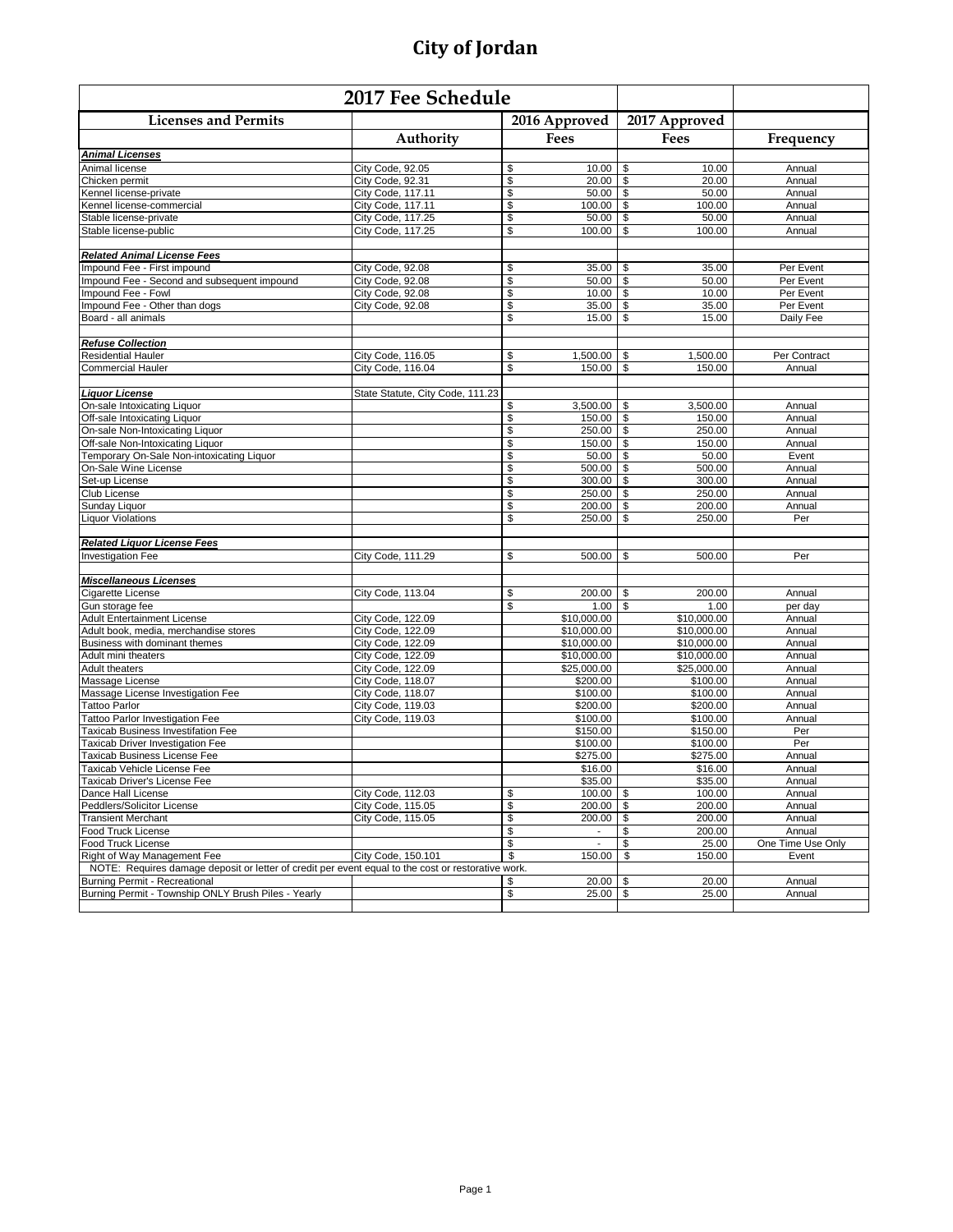| <b>Miscellaneous License Related Fees</b>                                                                                                      |                                                  | 2016 Approved             | 2017 Approved          |                      |
|------------------------------------------------------------------------------------------------------------------------------------------------|--------------------------------------------------|---------------------------|------------------------|----------------------|
| Gambling Permit Investigation Fee                                                                                                              | <b>State Statute</b>                             | \$<br>100.00 \$           | 100.00                 | Application          |
| Adult Entertainment Investigation Fee                                                                                                          | City Code, 122.09                                | \$<br>$1,000.00$ \$       | 1,000.00               | Application          |
| <b>Pawn Shop Fees</b>                                                                                                                          | City Code, 120.06                                |                           |                        |                      |
| Annual License fees                                                                                                                            |                                                  | \$<br>$1,500.00$ \$       | 1.500.00               | Annual               |
| Initial Investigation Fee                                                                                                                      |                                                  | $\mathsf{\$}$<br>1,000.00 | \$<br>1,000.00         | Application          |
| New Employee Investigation Fees                                                                                                                |                                                  | \$<br>315.00              | \$<br>315.00           | Event                |
| Electronic Billable Transaction Fee                                                                                                            |                                                  | \$<br>1.50                | \$<br>1.50             | Per Transaction      |
| Manual Billable Transaction Fee                                                                                                                |                                                  | \$<br>2.50                | \$<br>2.50             | Per Transaction      |
|                                                                                                                                                |                                                  |                           |                        |                      |
| <b>Zoning and Subdivision Fees</b>                                                                                                             |                                                  |                           |                        |                      |
|                                                                                                                                                | Unless stated otherwise, all                     |                           |                        |                      |
| Variance-Residential                                                                                                                           | zoning fees and subdivision fees                 | \$<br>200.00 \$           | 200.00                 | Application          |
| Variance-Commercial                                                                                                                            | are authorized by City Code                      | \$<br>300.00 \$           | 300.00                 | Application          |
| Code Amendment                                                                                                                                 | Ch.154 Zoning and City Code                      | \$<br>250.00              | \$<br>300.00           | Application          |
| Conditional Use Permit-Residential/Interim Use                                                                                                 | Ch.153 Subdivisions,                             | \$<br>200.00 \$           | 200.00                 | Application          |
| Conditional Use Permit-Com.+Ind. /Interim Use                                                                                                  | respectively.                                    | \$<br>300.00 \$           | 300.00                 | Application          |
| Re-zone Request                                                                                                                                |                                                  | \$<br>$300.00$ \$         | 300.00                 | Application          |
| Annexation                                                                                                                                     |                                                  | \$<br>200.00              | \$<br>200.00           | Application          |
| NOTE: All costs incidental to annexation, whether contested or uncontested are the responsibility of the requesting party.                     |                                                  |                           |                        |                      |
| These costs will be billed as City cost.                                                                                                       |                                                  |                           |                        |                      |
|                                                                                                                                                |                                                  |                           |                        |                      |
| Home Occupancy                                                                                                                                 |                                                  | \$<br>$\sim$              | 50.00<br>\$            | Application          |
| Special Home Occupancy                                                                                                                         |                                                  | \$                        | \$<br>200.00           | Application          |
| Minor subdivision                                                                                                                              |                                                  | \$<br>150.00              | \$<br>150.00           | Application          |
| Sketch Plan                                                                                                                                    |                                                  | \$<br>250.00              | \$<br>250.00           | Application          |
| <b>Preliminary Plat</b>                                                                                                                        |                                                  | \$<br>500.00              | \$<br>500.00           | Application          |
| <b>Final Plat</b>                                                                                                                              |                                                  | \$<br>$500.00$ \$         | 500.00                 | Application          |
| <b>PUD</b>                                                                                                                                     |                                                  | \$<br>500.00              | \$<br>500.00           | Application          |
| Park land Dedication                                                                                                                           | 10% of market value of land at time of platting. |                           |                        | Application          |
|                                                                                                                                                |                                                  |                           |                        |                      |
| <b>Related Zoning and Subdivision Fees</b>                                                                                                     |                                                  |                           |                        |                      |
| Landscape escrow-Residential                                                                                                                   |                                                  | \$<br>2,500.00            | $\sqrt{3}$<br>2,500.00 | Per lot              |
| Landscape escrow-Commercial                                                                                                                    |                                                  | \$<br>5,000.00            | \$<br>5,000.00         | Per lot              |
| <b>Erosion Control Fee</b>                                                                                                                     | City Code, 150.101                               | \$<br>150.00              | \$<br>150.00           | Per lot              |
| <b>Grading &amp; Excavation Permit</b>                                                                                                         | City Code, 150.115; 150.063                      | \$<br>150.00              | \$<br>150.00           | Event                |
| NOTE: Requires damage deposit or letter of credit per event equal to the cost or restorative work.                                             |                                                  |                           |                        |                      |
| Comprehensive Plan Amendment                                                                                                                   |                                                  | 600.00<br>\$              | \$<br>600.00           | Application          |
| EAW                                                                                                                                            |                                                  | Cost                      | Cost                   | Application          |
| <b>EIS</b>                                                                                                                                     |                                                  | Cost                      | Cost                   | Application          |
| Design Review Fee                                                                                                                              |                                                  | \$<br>150.00              | \$<br>150.00           | Event                |
| Special Planning Commission Meeting                                                                                                            |                                                  | \$<br>$200.00$ \$         | 200.00                 | Event                |
| Private Activity Revenue Bond Financing Fee                                                                                                    |                                                  | \$<br>$2,500.00$ \$       | 2,500.00               | Application          |
| <b>TIF Application Fee</b>                                                                                                                     |                                                  | \$<br>10,000.00           | \$<br>10,000.00        | Application          |
| <b>Tax Abatement Fee</b>                                                                                                                       |                                                  | \$<br>5,000.00            | \$<br>5,000.00         | Application          |
| NOTE: All costs related to TIF & Abatement application including but not limited to legal, fiscal and staff time will be billed at cost to the |                                                  |                           |                        |                      |
| developer. These are not reimbursed and are the cost to establish the TIF or Abatement                                                         |                                                  |                           |                        |                      |
|                                                                                                                                                |                                                  |                           |                        |                      |
| Vacation Easement Application                                                                                                                  |                                                  | \$<br>300.00 \$           | 300.00                 | Application          |
| Vacation of Street or Alley                                                                                                                    |                                                  | \$<br>500.00 \$           | 500.00                 | Application          |
| Site Plan Review - On all Commercial permits                                                                                                   |                                                  | \$<br>150.00              | \$<br>150.00           | Application          |
|                                                                                                                                                |                                                  |                           |                        |                      |
| <b>Attorney Fees</b>                                                                                                                           |                                                  |                           |                        |                      |
| Attorney fee for City Work                                                                                                                     | City Code, 31.04                                 | \$<br>145.70 \$           | 145.70                 | Per Hour             |
| Attorney fee for developments                                                                                                                  |                                                  | \$<br>210.00              | \$<br>210.00           | Per Hour             |
| Paralegal                                                                                                                                      |                                                  | $\mathbf{\hat{S}}$        | 92.00                  | Per Hour             |
|                                                                                                                                                |                                                  |                           |                        |                      |
| <b>Engineering Fees</b>                                                                                                                        |                                                  |                           |                        |                      |
| Tim Loose, Designated City Engineer                                                                                                            |                                                  | $126.50$ \$<br>\$         | 126.50                 | Per hour             |
| Mike Waltman, Assistant City Engineer                                                                                                          |                                                  | \$<br>$109.00$ \$         | 109.00                 | Per hour             |
| <b>General Engineering</b>                                                                                                                     |                                                  | \$<br>79.50               | \$<br>79.50            | Per hour             |
| Sr. Project Manager or Sr. Principal Engineer/Surveyor                                                                                         | City Code, 31.07                                 | \$120.00-\$160.00/Hour    | \$120.00-\$160.00/Hour | Per Hour             |
| Sr. Project Manager - Principal Engineer/Surveyor                                                                                              |                                                  | \$100.00-160.00/Hour      | \$100.00-160.00/Hour   | Per Hour             |
| Principal Environmental Engineer                                                                                                               |                                                  | \$135.00-190.00/Hour      | \$135.00-190.00/Hour   | Per Hour             |
| Senior Transportation Planner                                                                                                                  |                                                  | \$110.00-170.00/Hour      | \$110.00-170.00/Hour   | Per Hour             |
| Project Manager                                                                                                                                |                                                  | \$100.00-145.00/Hour      | \$100.00-145.00/Hour   | Per Hour             |
| Project/Design Engineer/Planner                                                                                                                |                                                  | \$60.00-\$135.00/Hour     | \$60.00-\$135.00/Hour  | Per Hour             |
| <b>Licensed Surveyor</b>                                                                                                                       |                                                  | \$75.00-\$135.00/Hour     | \$75.00-\$135.00/Hour  | Per Hour             |
| Project Surveyor                                                                                                                               |                                                  | \$60.00-100.00/Hour       | \$60.00-100.00/Hour    | Per Hour             |
| Specialist(Nat. Resources: GIS; Traffic;Other)                                                                                                 |                                                  | \$70.00-\$120.00/Hour     | \$70.00-\$120.00/Hour  | Per Hour             |
| Senior Technician                                                                                                                              |                                                  | \$70.00-\$130.00/Hour     | \$70.00-\$130.00/Hour  | Per Hour             |
| Technician                                                                                                                                     |                                                  | \$50.00-\$90.00/Hour      | \$50.00-\$90.00/Hour   | Per Hour             |
|                                                                                                                                                |                                                  |                           | \$35.00-\$80.00/Hour   |                      |
| Clerical<br><b>GPS/Robotic Survey Equipment</b>                                                                                                |                                                  | \$35.00-\$80.00/Hour      |                        | Per Hour<br>Per Hour |
|                                                                                                                                                |                                                  | No Charge                 | No Charge              |                      |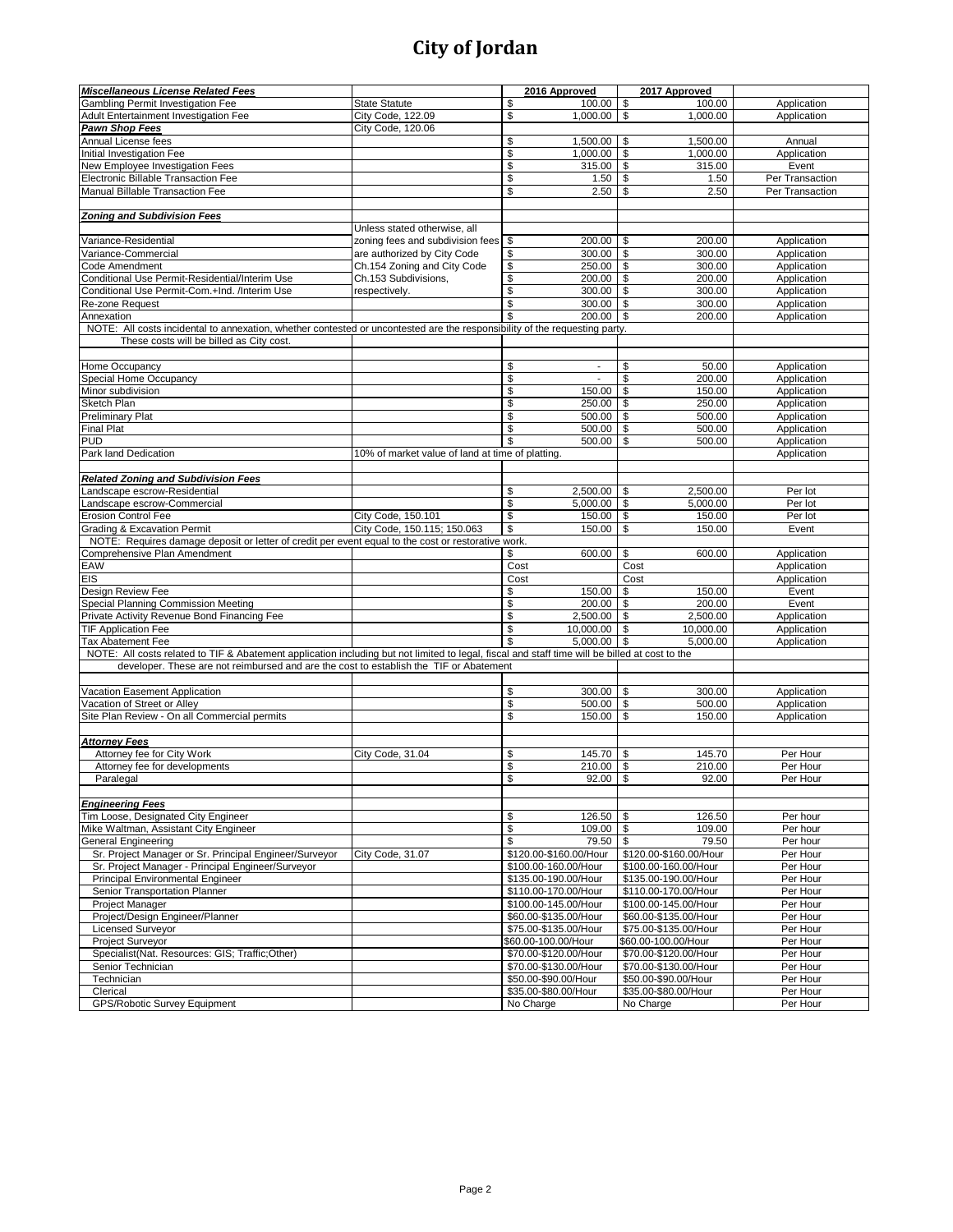|                                                                                                       |                                   |     | 2016 Approved          |      | 2017 Approved          |               |
|-------------------------------------------------------------------------------------------------------|-----------------------------------|-----|------------------------|------|------------------------|---------------|
| <b>Building Permits and Fees</b>                                                                      | State Statute, City Code, 150.101 |     |                        |      |                        |               |
| <b>Mechanical Permit</b>                                                                              |                                   | \$  | 50.00                  | \$   | 50.00                  | Application   |
| <b>Plumbing Permit</b>                                                                                |                                   | \$  | $100.00$ \$            |      | 100.00                 | Application   |
| Septic System Inspection (Per Scott County)                                                           |                                   | \$  | $100.00$ \$            |      | 100.00                 | Application   |
| <b>Sign Permit</b>                                                                                    |                                   | \$  | 25.00                  | \$   | 25.00                  | Application   |
| NOTE: Plus \$ .25/square foot of sign.                                                                |                                   |     |                        |      |                        |               |
| Sign Permit - Structural                                                                              |                                   | \$  | 50.00                  | \$   | 50.00                  | Application   |
| NOTE: Building inspection fee based on value.                                                         |                                   |     |                        |      |                        |               |
|                                                                                                       |                                   |     |                        |      |                        |               |
| Demolition - commercial                                                                               |                                   |     | based on value         |      | based on value         |               |
| Demolition - residential                                                                              |                                   | \$  | 100.00                 | \$   | 100.00                 |               |
| Mobile Home Installation                                                                              | City Code 151.04                  |     | based on value         |      | based on value         | Application   |
| Mobile Home Removal                                                                                   |                                   | \$  | $10.00$ \$             |      | 10.00                  | Application   |
| <b>Moving Permit</b>                                                                                  |                                   | \$  | 200.00                 | \$   | 200.00                 | Application   |
| Fence                                                                                                 |                                   | \$  | $50.00$ \$             |      | 50.00                  | Application   |
| Fence within Easement Agreement                                                                       |                                   | \$  | $100.00$ \$            |      | 100.00                 | Application   |
| Air Conditioners                                                                                      |                                   | \$  | 50.00                  | \$   | 50.00                  | Application   |
| Fireplaces                                                                                            |                                   | \$  | $50.00$ \\$            |      | 50.00                  | Application   |
| Furnaces                                                                                              |                                   | \$  |                        |      | 50.00                  | Application   |
| Hot Tub/Spa (5,000 gallons or more)                                                                   |                                   | \$  | 50.00                  | \$   | 50.00                  | Application   |
| Above Ground Pools(5,000 gallons or more)                                                             |                                   | \$  | 50.00                  |      | Based on Value         | Application   |
| Below Ground Pools(5,000 gallons or more)                                                             |                                   |     | Based on Value         |      | Based on Value         | Application   |
| <b>Residential Reroofs</b>                                                                            |                                   | \$  | 80.00                  | \$   | 80.00                  | Application   |
| <b>Residential Residing</b>                                                                           |                                   | \$  | 80.00 \$               |      | 80.00                  | Application   |
| Underground Sprinkler System                                                                          |                                   | \$  | $50.00$ \$             |      | 50.00                  | Application   |
| <b>Water Heater</b>                                                                                   |                                   | \$  | 15.00                  | \$   | 15.00                  | Application   |
| Water Softner                                                                                         |                                   | \$  | $30.00$ \$             |      | 30.00                  | Application   |
| <b>Window Replacement</b>                                                                             |                                   | \$  | 50.00                  | \$   | 50.00                  | Application   |
| Door Replacement                                                                                      |                                   |     | 50.00                  | \$   | 50.00                  | Application   |
| All other permits and fees related to building permits are per the State Building Code, 1997 Edition. |                                   |     |                        |      |                        | Application   |
|                                                                                                       |                                   |     |                        |      |                        |               |
| <b>Other Administrative Charges</b>                                                                   | <b>State Statute</b>              |     |                        |      |                        |               |
| <b>NSF Check</b>                                                                                      |                                   | \$  | $30.00$   \$           |      | 30.00                  | Event         |
| Assessment Search                                                                                     |                                   | \$  | 15.00                  | \$   | 15.00                  | Application   |
| Copies (8 1/2"X 11")                                                                                  |                                   | \$  | 0.25                   | \$   | 0.25                   | Per Copy      |
| Copies (Larger paper)                                                                                 |                                   | \$  | 0.50                   | \$   | 0.50                   | Per Copy      |
| Fax Service                                                                                           |                                   | \$  | 1.00                   | \$   | 1.00                   | Per Page      |
| Notary Service                                                                                        |                                   | \$  | 2.00                   | l \$ | 2.00                   | Per Document  |
| Zoning Ordinance                                                                                      |                                   | \$  | 10.00                  | \$   | 10.00                  | Per Zone      |
| <b>Subdivision Ordinance</b>                                                                          |                                   | \$  | 15.00                  | \$   | 15.00                  | Per Copy      |
| Comprehensive Plan                                                                                    |                                   | \$  | 65.00 \$               |      | 65.00                  | Per Copy      |
| Water Comprehensive Plan                                                                              |                                   | \$  | 50.00                  | \$   | 50.00                  | Per Copy      |
| Sewer Comprehensive Plan                                                                              |                                   | \$  | 50.00                  | \$   | 50.00                  | Per Copy      |
| <b>Transportation Comprehensive Plan</b>                                                              |                                   | \$  | $50.00$ \$             |      | 50.00                  | Per Copy      |
| Storm Water Comprehensive Plan                                                                        |                                   | \$  | 65.00                  | \$   | 65.00                  | Per Copy      |
| <b>City Budget</b>                                                                                    |                                   | \$  | 50.00                  | \$   | 50.00                  | Per Copy      |
| NOTE: Plus \$.25 per page                                                                             |                                   |     |                        |      |                        |               |
|                                                                                                       |                                   |     |                        |      |                        |               |
| <b>Hearing Notices</b>                                                                                |                                   | S   | 10.00                  | \$   | 10.00                  | Per Copy      |
| NOTE: Plus \$.25 per page                                                                             |                                   |     |                        |      |                        |               |
|                                                                                                       |                                   |     |                        |      |                        |               |
| <b>Annual Financial Statements</b>                                                                    |                                   | \$  | 25.00                  | \$   | 25.00                  | Per Copy      |
| NOTE: Plus \$ .25 per page                                                                            |                                   |     |                        |      |                        |               |
|                                                                                                       |                                   |     |                        |      |                        |               |
| City Code                                                                                             |                                   | \$. | $10.00$ \$             |      | 10.00                  | Per Copy      |
| NOTE: Plus \$ .25 per page                                                                            |                                   |     |                        |      |                        |               |
|                                                                                                       |                                   |     |                        |      |                        |               |
| Utility Billing List Labels - Print                                                                   |                                   | \$  | $175.00$ \ \$          |      | 50.00                  | Per Copy      |
| Utility Billing List Labels - Electronic                                                              |                                   | \$  | $50.00$ \$             |      | 10.00                  | Per Copy      |
| Maps-City                                                                                             |                                   | \$  | $2.00$ \$              |      | 2.00                   | Per Copy      |
| Maps-City if mailed                                                                                   |                                   | \$  | 4.00                   | \$   | 4.00                   | Per Copy      |
| Maps-Zoning, small                                                                                    |                                   | \$  | 5.00                   | \$   | 5.00                   | Per Copy      |
| Maps-Zoning, large                                                                                    |                                   |     | Cost of production     |      | Cost of production     | Per Copy      |
| Maps-Park Plan                                                                                        |                                   | \$  | 12.50                  | \$   | 12.50                  | Per Copy      |
| Photographs                                                                                           |                                   | \$  | 5.00                   | \$   | 5.00                   | Per CD        |
| <b>Reserve Police Officers</b>                                                                        |                                   | \$  | 20.00                  | \$   | 20.00                  | Per Hour      |
| Police Officer                                                                                        |                                   |     | 1 1/2 time plus fringe |      | 1 1/2 time plus fringe | Per Hour      |
| Forfeiture Vehicle Storage Fee                                                                        |                                   |     |                        |      | \$5.00 per day         | \$500 maximum |
| NOTE - tow fees are separate and are set by a private contractor                                      |                                   |     |                        |      |                        |               |
| Forfeiture Impound Property Release                                                                   |                                   |     |                        |      | \$25                   | per request   |
| Process Server                                                                                        |                                   | \$  | $30.00$ \$             |      | 30.00                  | Event         |
| CD with data or maps burned to it                                                                     |                                   | \$  | $15.00$ \$             |      | 15.00                  | Per CD        |
| Video Tapes                                                                                           |                                   | \$  | $25.00$ \$             |      | 25.00                  | Per Tape      |
| DVD of Meetings                                                                                       |                                   | \$  | $15.00$ \$             |      | 15.00                  | Per DVD       |